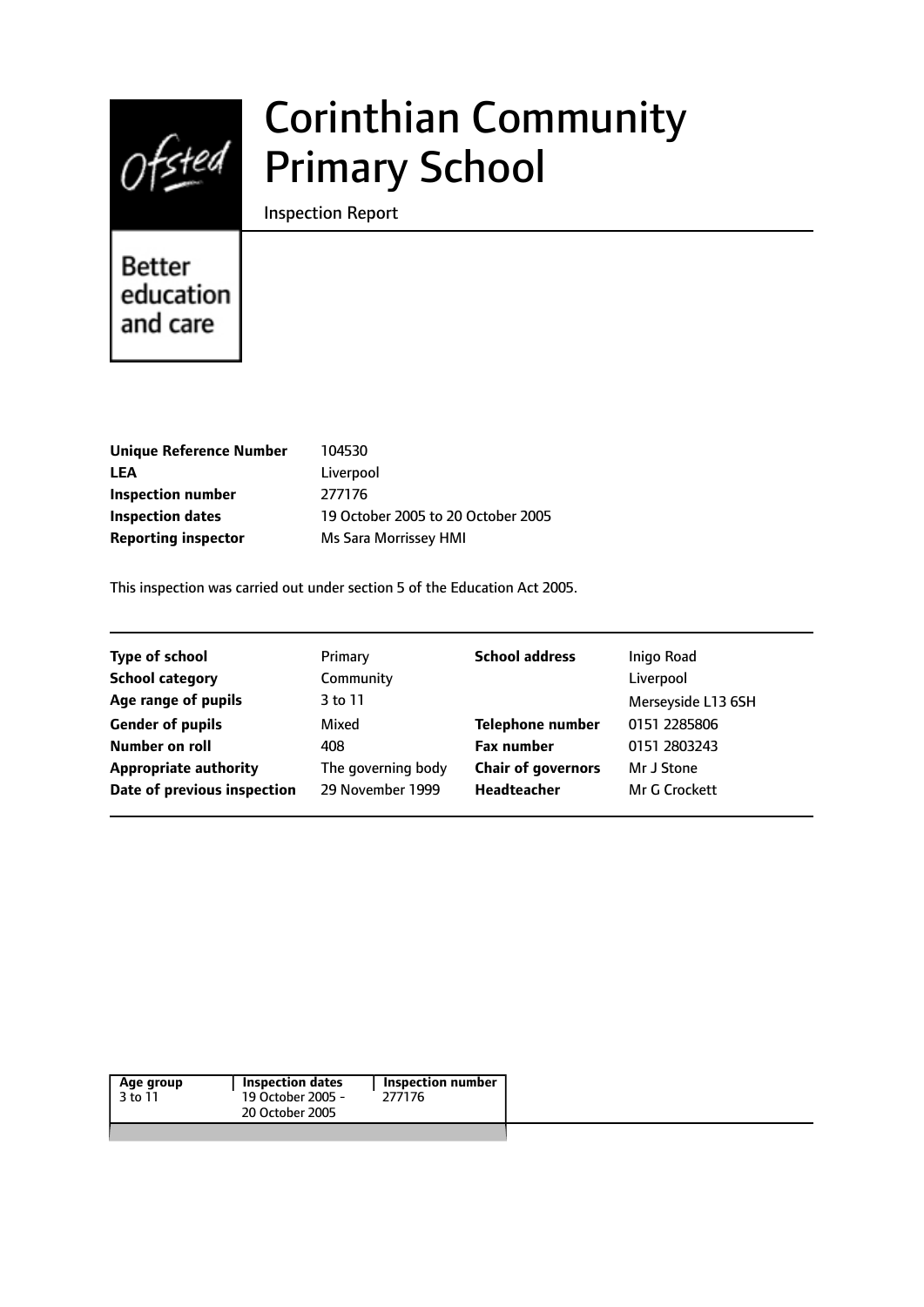#### Website: www.ofsted.gov.uk

This document may be reproduced in whole or in part for non-commercial educational purposes, provided that the information quoted is reproduced without adaptation and the source and date of publication are stated.

Further copies of this report are obtainable from the school. Under the Education Act 2005, the school must provide a copy of this report free of charge to certain categories of people. A charge not exceeding the full cost of reproduction may be made for any other copies supplied.

<sup>©</sup> Crown copyright 2006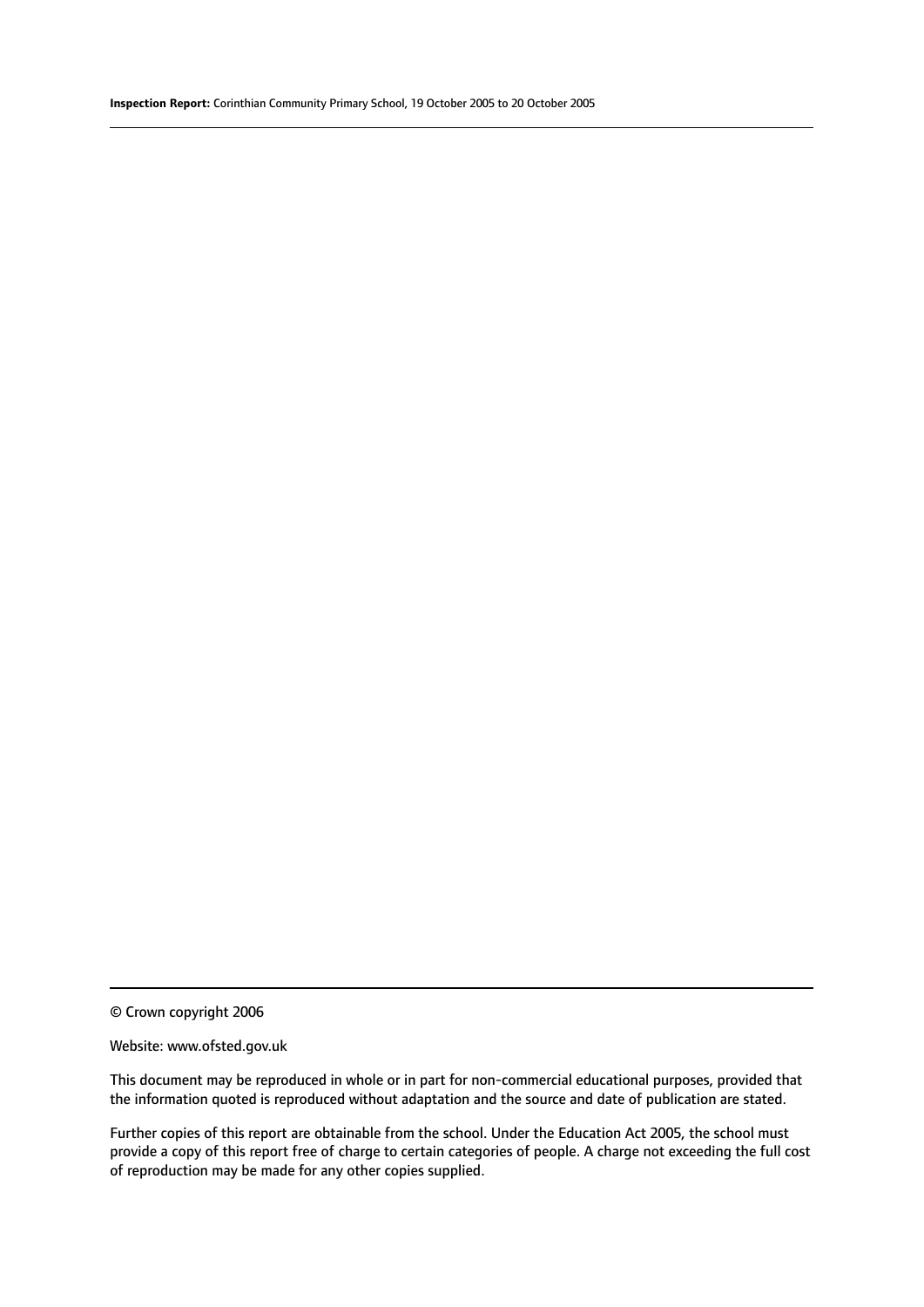# **Introduction**

The inspection was carried out by one of Her Majesty's Inspectors and two additional inspectors.

# **Description of the school**

Corinthian Community Primary school is larger than average with 394 pupils on roll aged between 3 and 11. Most pupils come from the Old Swan and Broadgreen areas of Liverpool. The vast majority of pupils come from white British backgrounds and English is an additional language for only a small number. The proportion of pupils with additional learning needs is broadly average and a lower than average number have statements of special educational need. The number of pupils eligible for free school meals is slightly above average. Since the last inspection, the school has experienced significant changes in its senior leadership and an extensive building programme has improved facilities for pupils. A Children Centre is currently being built to complete plans for an extended primary school from September 2006.

# **Key for inspection grades**

| Grade 1 | Outstanding  |
|---------|--------------|
| Grade 2 | Good         |
| Grade 3 | Satisfactory |
| Grade 4 | Inadequate   |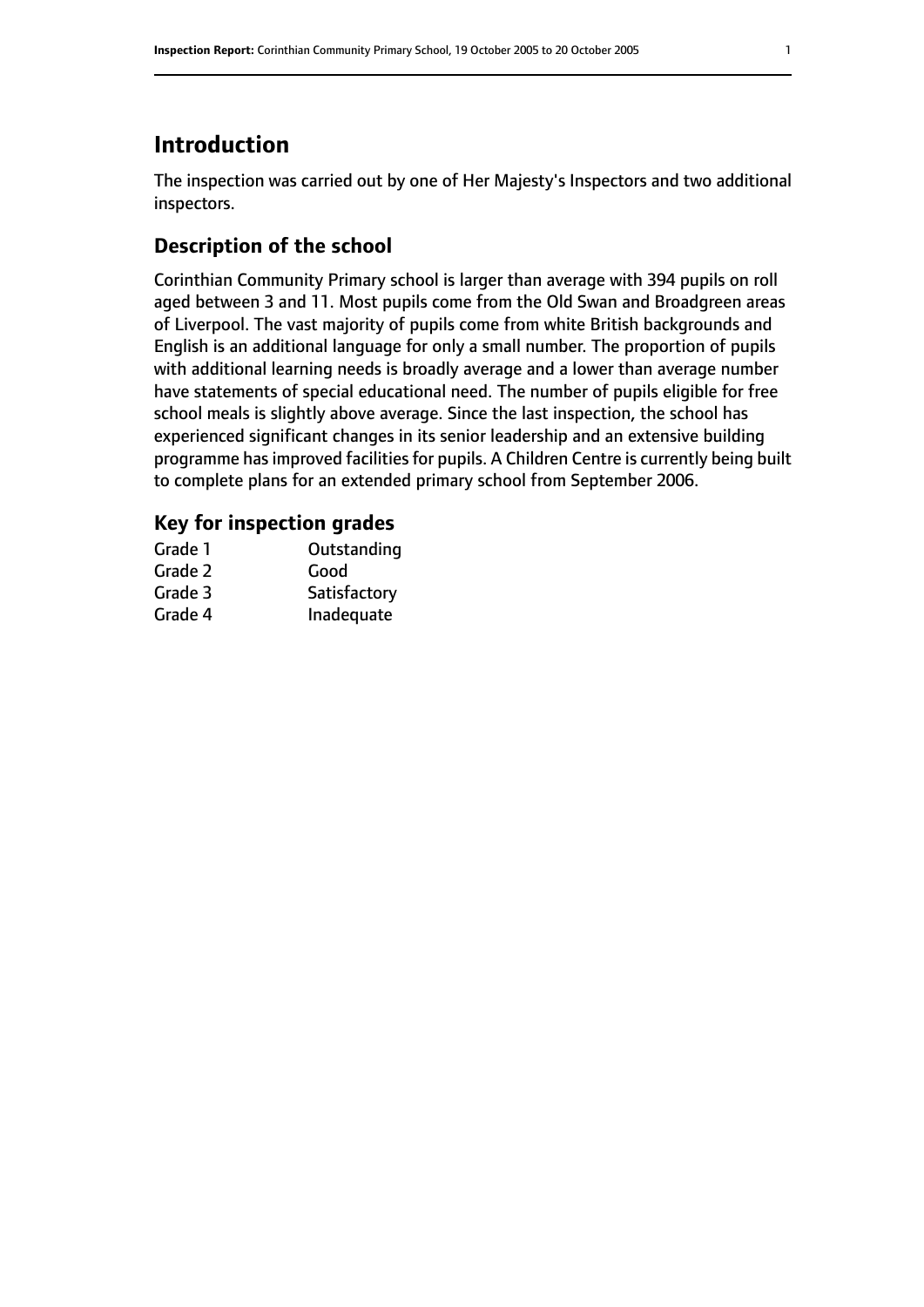# **Overall effectiveness of the school**

#### **Grade: 2**

Corinthian Community Primary is a good school, offering outstanding provision for pupils' personal development and well-being. The headteacher leads the school well and has generated a shared purpose amongst all staff to ensure that pupils become confident learners who enjoy coming to school. The school knows its strengths and weaknesses and school leaders have worked hard to ensure that pupils achieve well. As a result, standards have improved and are above average by the time the pupils complete Year 6. Pupils are well cared for and supported. Provision for social, moral, spiritual and cultural education is outstanding, strengthened by the wide variety of extra-curricular activities. The quality of teaching is good overall, although the school is aware that there are areas for improvement. Senior leaders recognise that teachers' assessments are not consistently accurate across the school and that information collected about pupils is not always well used to help teachers plan lessons and check that all pupils make good enough progress. The Foundation Stage provides a good start to the pupils' education; they gain good social and learning skills as a result of a rich and well delivered curriculum. Overall, the school has improved since the last inspection, gives good value for money and is well placed to improve further.

## **What the school should do to improve further**

- Ensure that pupils' attainment in the Foundation Stage and at Key Stage 1 is assessed accurately.
- Use information about pupils more consistently to support planning and to check that all make good enough progress as they move through the school.
- Act swiftly to tackle the weaknesses identified in the quality of teaching to bring it in line with the best.

# **Achievement and standards**

#### **Grade: 2**

Standards achieved by pupils have improved since the last inspection and are above average by the time they leave school. Senior leaders have identified teachers' assessment of pupils' attainment at the end of the Foundation Stage to have been too generous in the past. This explains the apparent underachievement, particularly in writing and mathematics, at the end of Key Stage 1. In lessons, pupils make at least satisfactory progress by the end of Year 2 from starting points that are below average overall. Most pupils make good progress during Key Stage 2 and the overall trend shows that standards have improved every year since the last inspection except in 2004 when results were lower than expected. Results achieved in 2005 show that the school exceeded its targets, reaching standards that are above national averages and the best ever achieved. Pupils with additional learning needs make very good progress and the proportion of pupils achieving higher levels has improved in mathematics and science, although in English, standards are lower as writing remains a weakness.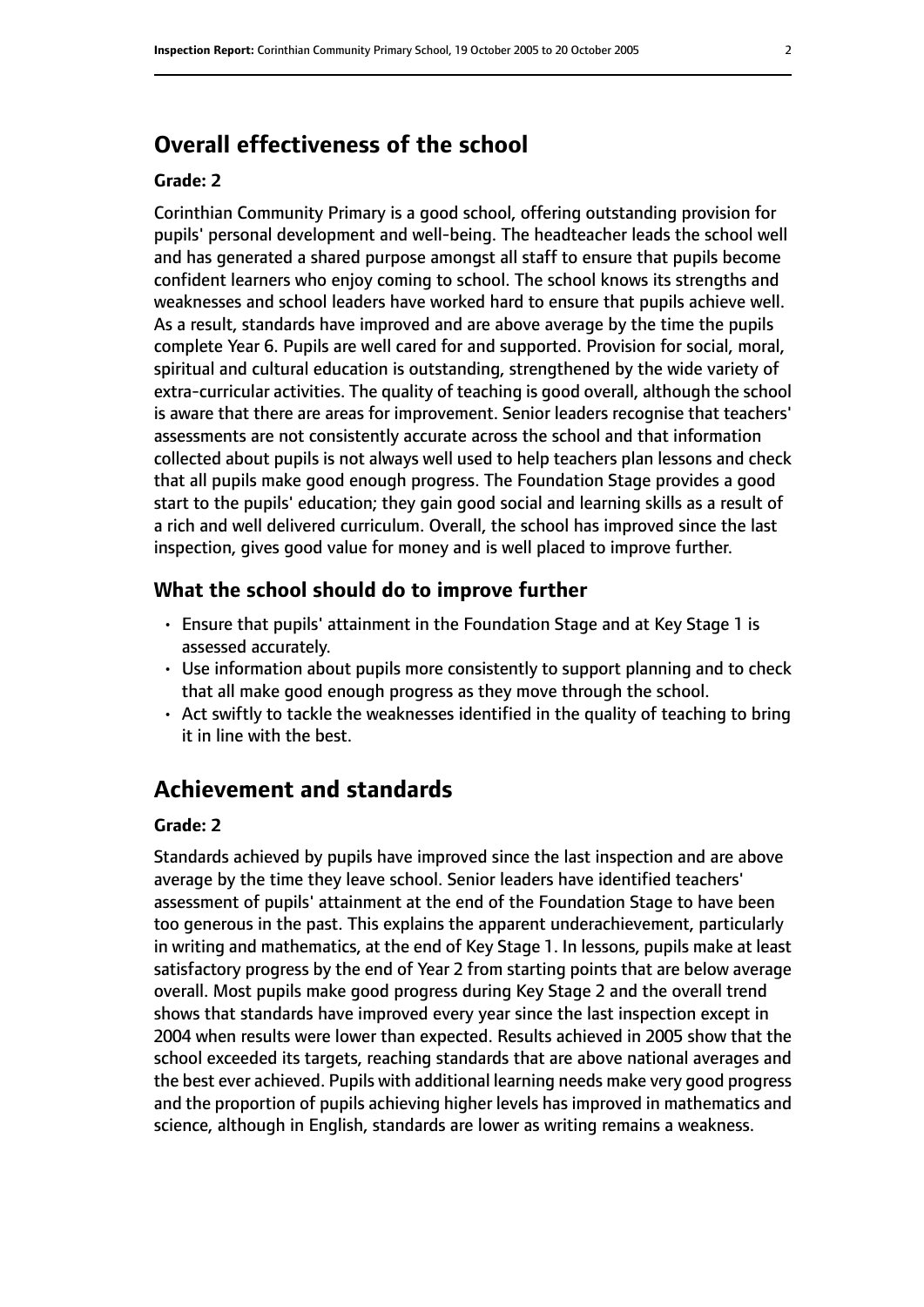#### **Personal development and well-being**

#### **Grade: 1**

Personal development and well-being are outstanding. Pupils enjoy coming to school; they feel safe and confident in the support that they receive. Pupils get on well together and there is mutual respect between adults and pupils, who respond positively to teachers' consistent expectations of behaviour. Attendance is satisfactory but the school recognises that too many pupils take holidays during term time and is working with parents to remedy this situation. Provision for spiritual, moral, social and cultural education is outstanding. Pupils gain in self-confidence, social skills and an understanding of life beyond school as a result of the wide range of opportunities that are provided such as residential visits including trips abroad. Healthy eating is encouraged and the school has the Liverpool Healthy Schools and the Sport England Active Mark Gold awards in recognition of its very good provision for encouraging children's development of healthy lifestyles. There is a strong sense of community in the school because pupils are given opportunities to contribute positively to it and the wider community. Pupils are proud to be members of the school council and believe that they have a voice in school matters that will be heard.

# **Quality of provision**

## **Teaching and learning**

## **Grade: 2**

The school has accurately identified the strengths in teaching and learning, and areas that need to be stronger. Two teachers have been trained as lead learners and good practice is shared across the school. Where teaching is good, teachers' subject knowledge means they teach confidently and adjust the style as necessary to carry learners along in an enjoyable and productive way. Teachers ensure that those with learning difficulties and/or disabilities have work very well matched to their requirements. Resources, including information and communication technology (ICT) are used effectively to support learning. As a result, standards achieved by pupils have improved since the last inspection and are above average. Where teaching and learning are not as effective, the challenge for pupils to succeed is not as strong, particularly for the more able. This is because information about pupils is not used consistently to help teachers' planning or to check that pupils make good enough progress over time. The school is rightly focusing its attention on improving pupils' achievement in writing and is also taking steps to help them become more independent learners by self-checking their work. The school also realises that approaches to teaching reading and writing, for example, have varied in the past between Key Stages 1 and 2, partly because the pupils have been taught on different sites. This is now improving. The school has begun to ensure that its satisfactory assessment approaches are strengthened, by examining how accurately teachers assess pupils' levels in the Foundation Stage and Key Stage 1 in comparison with national expectations.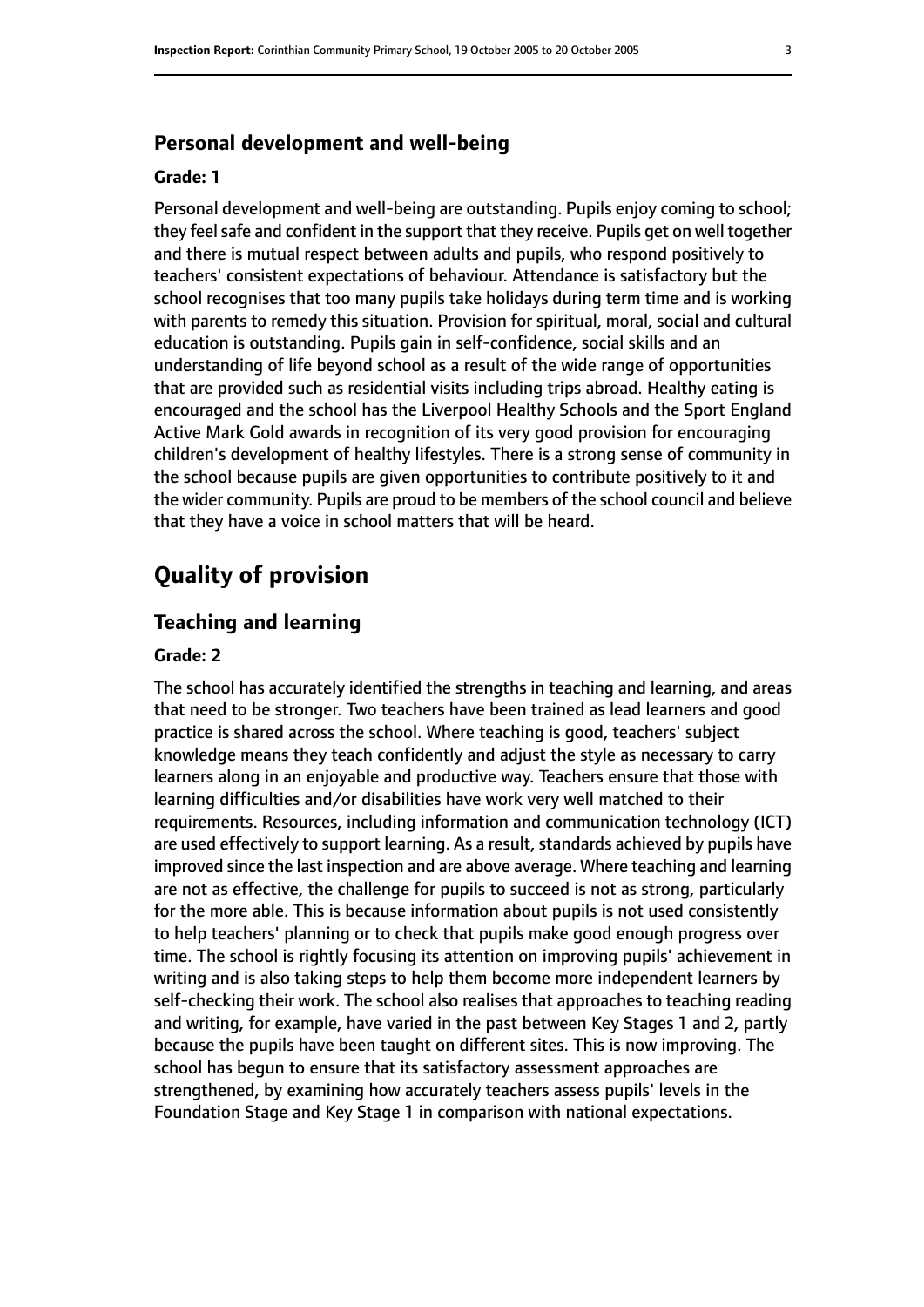## **Curriculum and other activities**

#### **Grade: 2**

The curriculum meets requirements and is designed to offer all children the opportunity to succeed. Gifted and talented pupils have specific opportunities to extend their learning, for example, specialist support helps them to excel in music. Governors are reviewing their policy on sex and relationships education but, in the meantime, lessons in personal, social, health and citizenship education and science contribute very well to pupils keeping healthy and safe. An extensive range of sporting opportunities builds pupils' self-esteem and confidence as learners. Visits out of school, visitors and residential trips enrich the curriculum extremely well. Pupils enthusiastically take part in activities in the community and beyond, regularly raising over  $\alpha$ 1,000 on each occasion for a good number of charities. They enjoy the opportunity to be involved in projects which develop their teamwork and independence. Very close links with local high schools help pupils to see their education as a continuous process.

#### **Care, guidance and support**

#### **Grade: 2**

Care and support are central to everything that the school does and pupils benefit greatly. Parents rightly speak highly of the school's care for their children and value their partnerships with the school. Breakfast and after-school clubs contribute to high quality care that pupils appreciate. Child protection procedures are good; risk assessments are thorough. Very good links with outside agencies help to meet children's diverse needs. Classroom support assistants are effective in promoting progress, although in some lessons their skills are not consistently used to best advantage. Well established links with secondary schools help prepare pupils for the next stage of their education. Although guidance is good overall, assessment procedures are not consistently accurate enough to support planning. Consequently, individual targets for learning and feedback to pupils about the quality of their work do not always give them clear guidance about how well they are doing or what they need to do to improve.

# **Leadership and management**

#### **Grade: 2**

The headteacher has led the school well through a period of significant change in senior leadership and accommodation, with good support from the deputy headteacher. He has provided clear direction to ensure that pupils are well cared for and supported, creating a climate in which they feel safe and confident to take responsibility for their learning. The headteacher understands the strengths and weaknesses of the school; he has accurately identified priorities and associated training needs to support school improvement. His effective management of an extensive building programme has improved the quality of the learning environment, which is appreciated by both parents and pupils.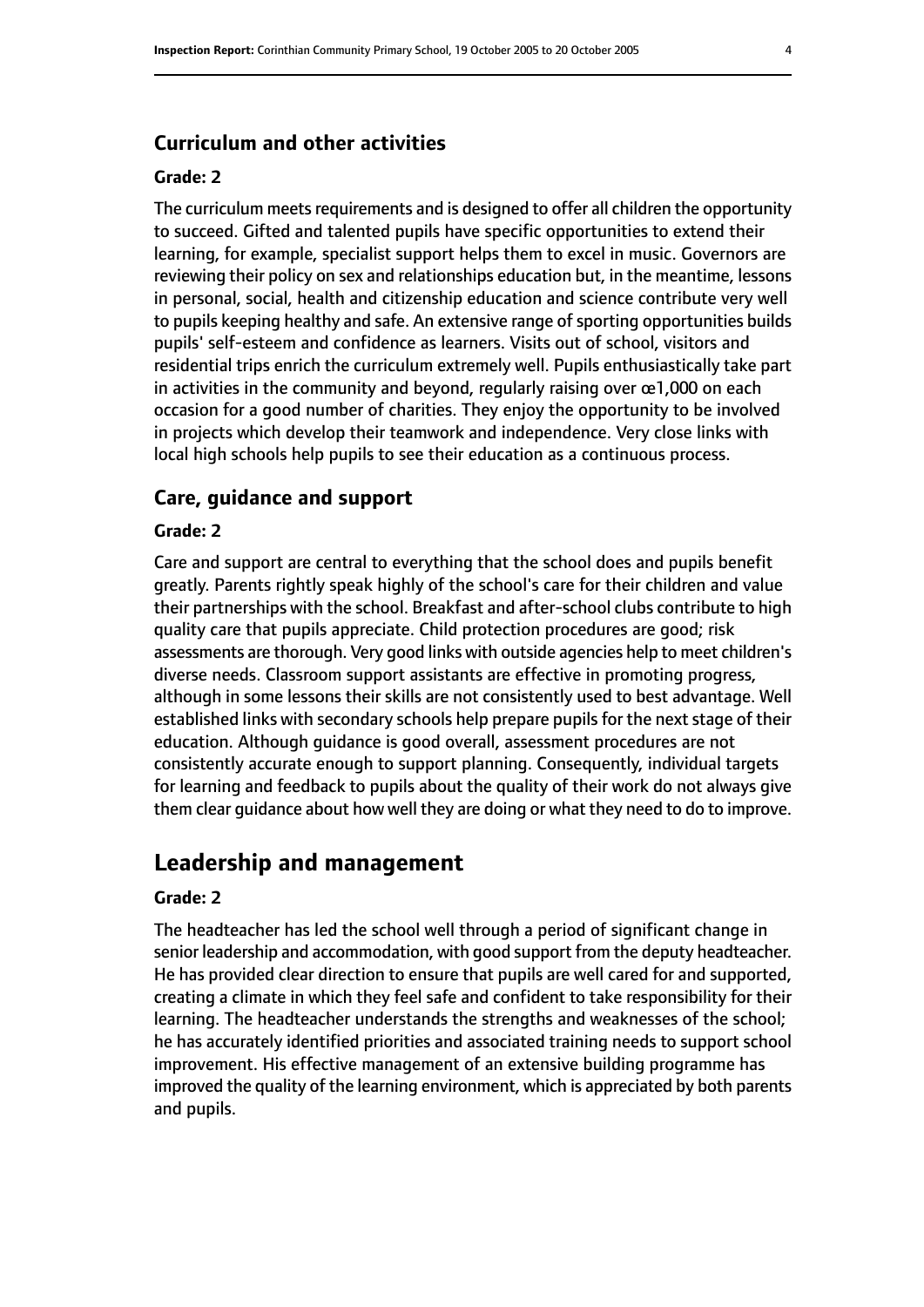Subject leaders understand their responsibilities, although not all have developed the skills to fulfil them. They do not all have an accurate picture of achievement across the school because information collected about pupils has not been used consistently to check their progress. Recently appointed Foundation Stage managers have accurately identified priorities for action to tackle inconsistencies in the initial assessment of pupils.

The governing body knows the school well and has worked closely with the headteacher to plan strategically so that changes have been managed effectively and for the benefit of the pupils. Governors have a good understanding of the strengths and weaknesses within the school because of the links that they have established with different subject areas and by holding the school to account through monitoring the school improvement plan. The school has a clear vision for its future and has good capacity to improve.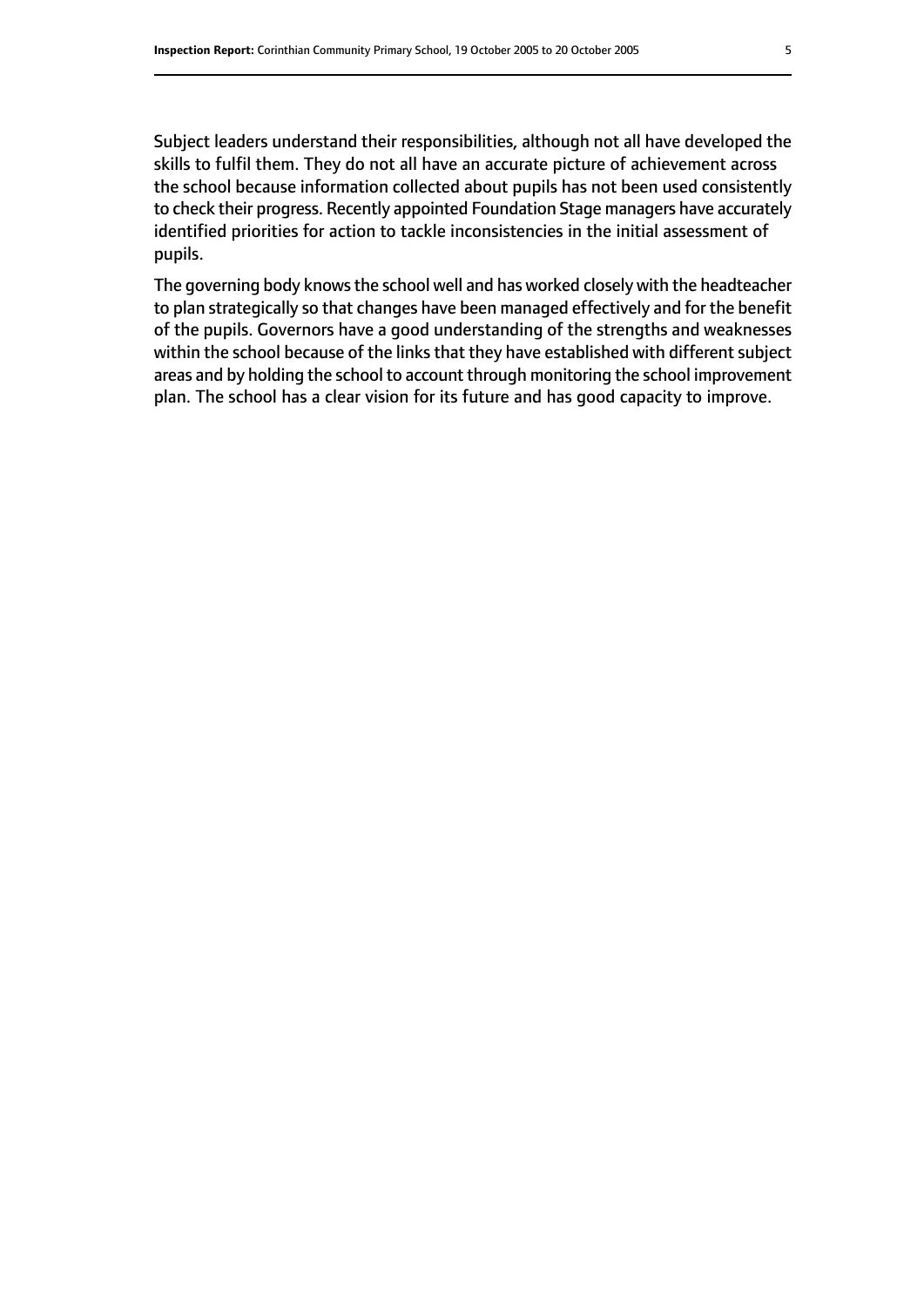**Any complaints about the inspection or the report should be made following the procedures set out inthe guidance 'Complaints about school inspection', whichis available from Ofsted's website: www.ofsted.gov.uk.**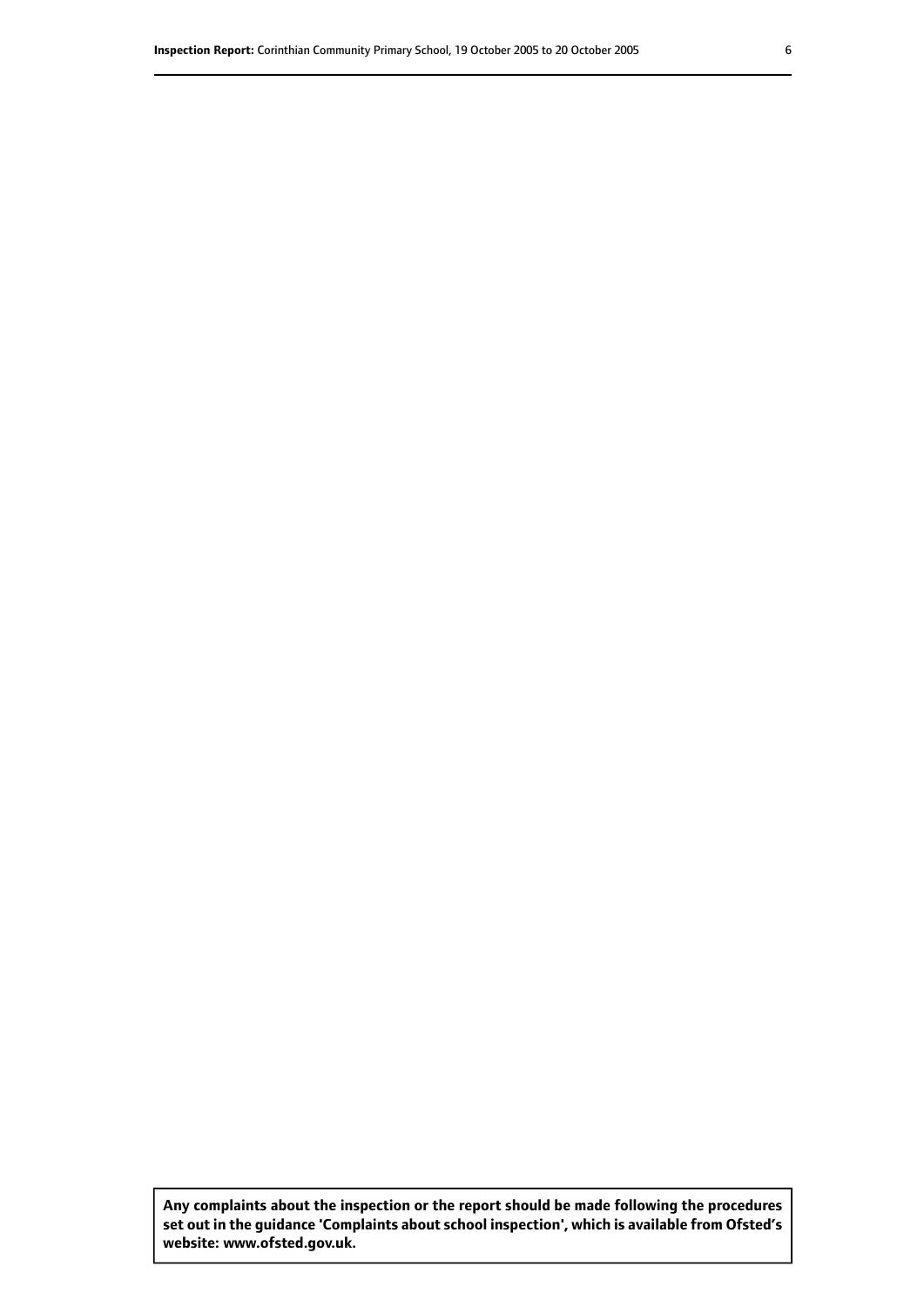# **Inspection judgements**

| Key to judgements: grade 1 is outstanding, grade 2 good, grade 3 | School         | $16-19$ |
|------------------------------------------------------------------|----------------|---------|
| satisfactory, and grade 4 inadequate                             | <b>Overall</b> |         |

#### **Overall effectiveness**

| How effective, efficient and inclusive is the provision of education,<br>integrated care and any extended services in meeting the needs of<br>learners? |     | NА        |
|---------------------------------------------------------------------------------------------------------------------------------------------------------|-----|-----------|
| How well does the school work in partnership with others to promote<br>learners' well-being?                                                            |     | NА        |
| The quality and standards in foundation stage                                                                                                           |     | <b>NA</b> |
| The effectiveness of the school's self-evaluation                                                                                                       |     | ΝA        |
| The capacity to make any necessary improvements                                                                                                         | Yes | NА        |
| Effective steps have been taken to promote improvement since the last<br>inspection                                                                     | Yes | ΝA        |

#### **Achievement and standards**

| How well do learners achieve?                                                                               | ΝA        |
|-------------------------------------------------------------------------------------------------------------|-----------|
| The standards <sup>1</sup> reached by learners                                                              | NА        |
| How well learners make progress, taking account of any significant variations<br>between groups of learners | <b>NA</b> |
| How well learners with learning difficulties and disabilities make progress                                 | <b>NA</b> |

## **Personal development and well-being**

| How good is the overall personal development and well-being of the<br>learners?                                  | ΝA        |
|------------------------------------------------------------------------------------------------------------------|-----------|
| The extent of learners' spiritual, moral, social and cultural development                                        | <b>NA</b> |
| The behaviour of learners                                                                                        | <b>NA</b> |
| The attendance of learners                                                                                       | <b>NA</b> |
| How well learners enjoy their education                                                                          | <b>NA</b> |
| The extent to which learners adopt safe practices                                                                | <b>NA</b> |
| The extent to which learners adopt healthy lifestyles                                                            | <b>NA</b> |
| The extent to which learners make a positive contribution to the community                                       | <b>NA</b> |
| How well learners develop workplace and other skills that will contribute to<br>their future economic well-being | <b>NA</b> |

## **The quality of provision**

| How effective are teaching and learning in meeting the full range of<br>the learners' needs?          | ΝA |
|-------------------------------------------------------------------------------------------------------|----|
| How well do the curriculum and other activities meet the range of<br>needs and interests of learners? | ΝA |
| How well are learners cared for, guided and supported?                                                | NА |

 $^1$  Grade 1 - Exceptionally and consistently high; Grade 2 - Generally above average with none significantly below average; Grade 3 - Broadly average; Grade 4 - Exceptionally low.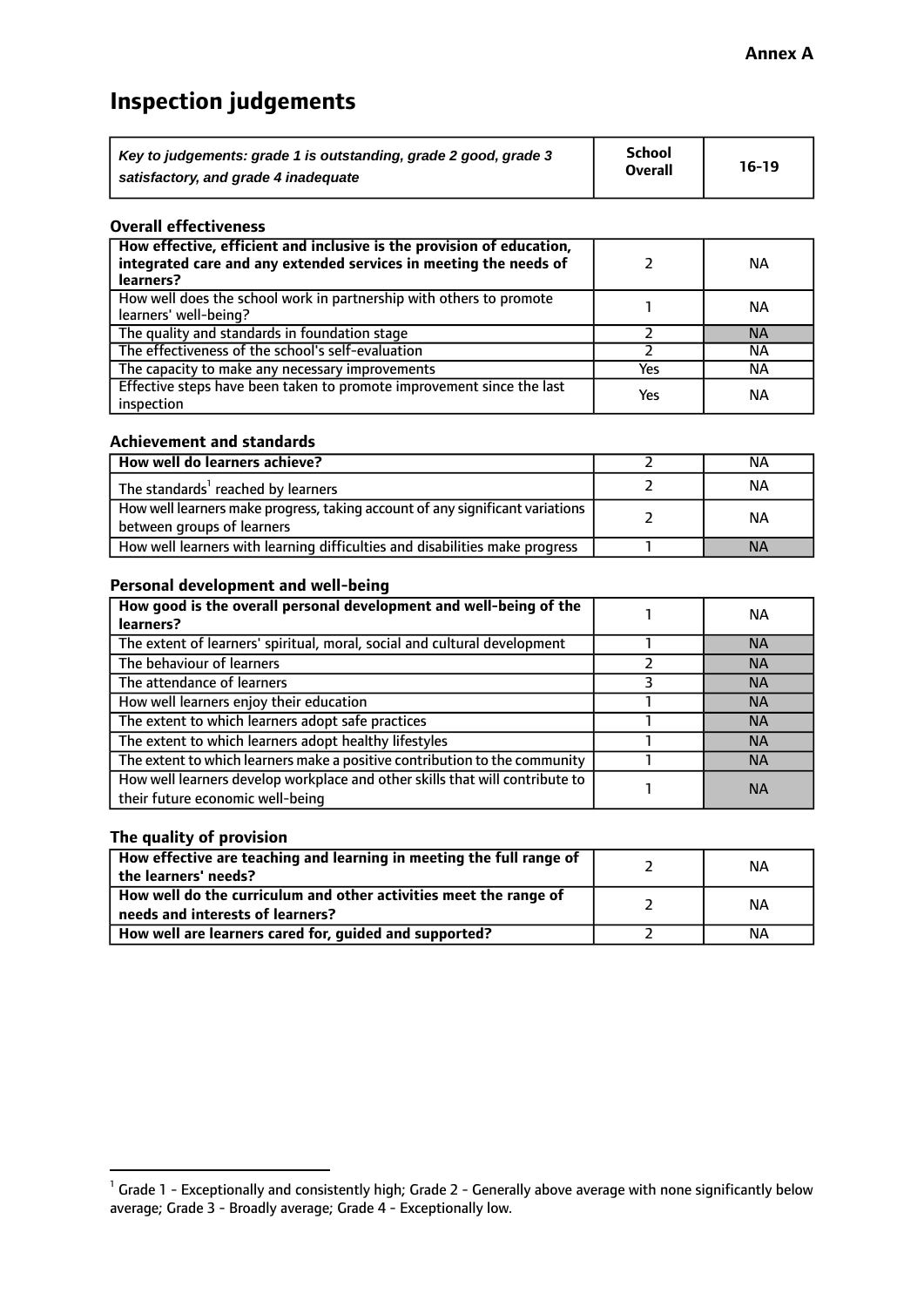# **Leadership and management**

| How effective are leadership and management in raising achievement<br>and supporting all learners?                                              |     | NA.       |
|-------------------------------------------------------------------------------------------------------------------------------------------------|-----|-----------|
| How effectively leaders and managers at all levels set clear direction leading<br>to improvement and promote high quality of care and education |     | <b>NA</b> |
| How effectively performance is monitored, evaluated and improved to meet<br>challenging targets, through quality assurance and self-review      |     | <b>NA</b> |
| How well equality of opportunity is promoted and discrimination tackled so<br>that all learners achieve as well as they can                     |     | <b>NA</b> |
| How effectively and efficiently resources are deployed to achieve value for<br>money                                                            |     | <b>NA</b> |
| The extent to which governors and other supervisory boards discharge their<br>responsibilities                                                  |     | <b>NA</b> |
| The adequacy and suitability of staff to ensure that learners are protected                                                                     | Yes | <b>NA</b> |

| The extent to which schools enable learners to be healthy                                     |            |  |
|-----------------------------------------------------------------------------------------------|------------|--|
| Learners are encouraged and enabled to eat and drink healthily                                | Yes        |  |
| Learners are encouraged and enabled to take regular exercise                                  | Yes        |  |
| Learners are discouraged from smoking and substance abuse                                     | <b>Yes</b> |  |
| Learners are educated about sexual health                                                     | <b>Yes</b> |  |
| The extent to which providers ensure that learners stay safe                                  |            |  |
| Procedures for safequarding learners meet current government requirements                     | Yes        |  |
| Risk assessment procedures and related staff training are in place                            | Yes        |  |
| Action is taken to reduce anti-social behaviour, such as bullying and racism                  | Yes        |  |
| Learners are taught about key risks and how to deal with them                                 | <b>Yes</b> |  |
| The extent to which learners make a positive contribution                                     |            |  |
| Learners are helped to develop stable, positive relationships                                 | Yes        |  |
| Learners, individually and collectively, participate in making decisions that affect them     | Yes        |  |
| Learners are encouraged to initiate, participate in and manage activities in school and the   | <b>Yes</b> |  |
| wider community                                                                               |            |  |
| The extent to which schools enable learners to achieve economic well-being                    |            |  |
| There is provision to promote learners' basic skills                                          | Yes        |  |
| Learners have opportunities to develop enterprise skills and work in teams                    | <b>Yes</b> |  |
| Careers education and guidance is provided to all learners in key stage 3 and 4 and the sixth | <b>NA</b>  |  |
| form                                                                                          |            |  |
| Education for all learners aged 14-19 provides an understanding of employment and the         | NА         |  |
| economy                                                                                       |            |  |